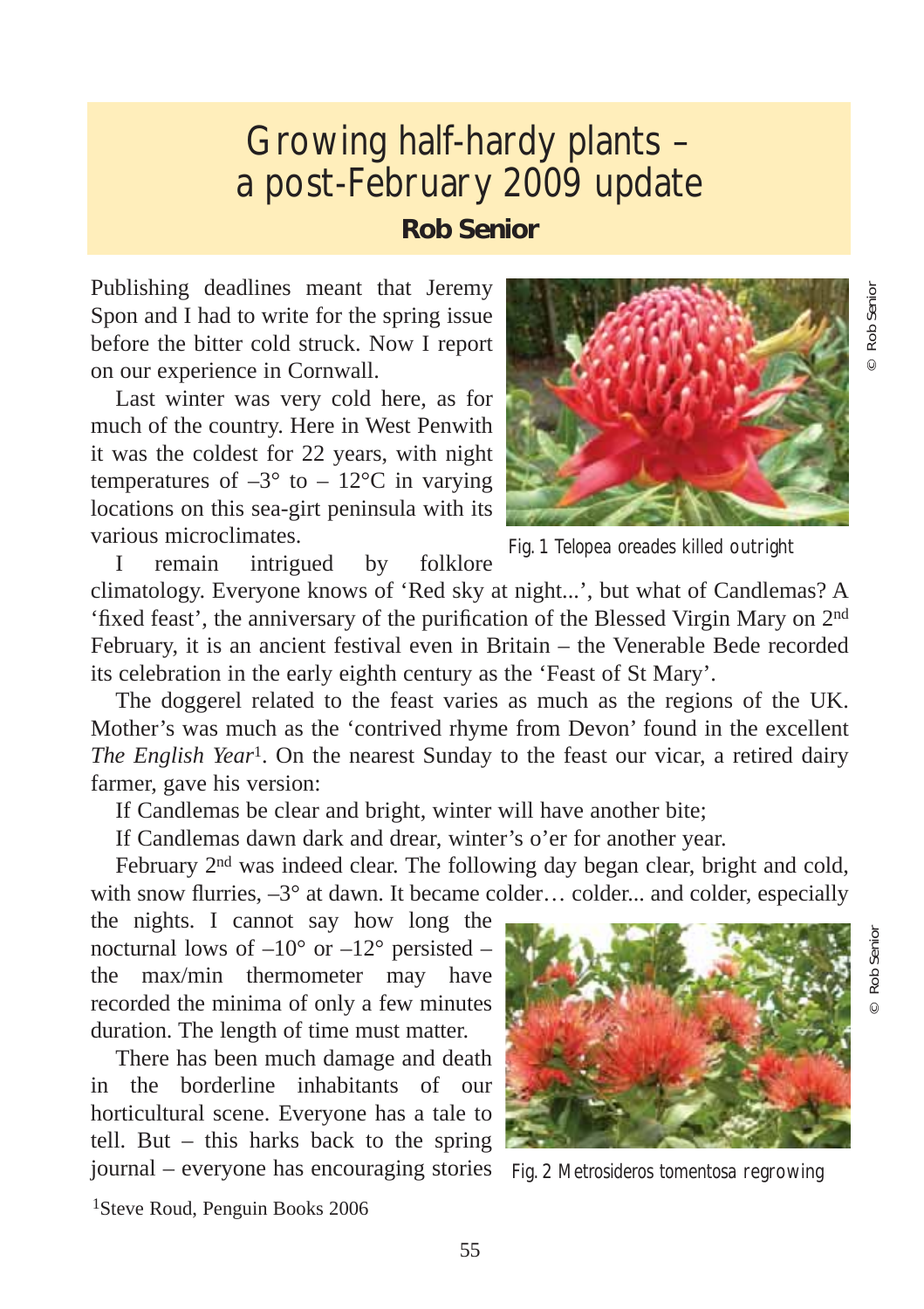

Fig. 3 *F. parmentieri* in fine form

of pleasant surprises, outweighing (for normal, optimistic gardeners) the disappointments.

I realise that this scenario applies nationwide and similar reports are widespread. For example, the recent Australian Plant Society's newsletter included specific details from half a dozen correspondents, all of interest and informative, but increasingly I wonder what individual gardeners can consider The Definitive Truth, based on their own experience or that of others. There are so many variables.

In July, plants were still dying (I believe as a result of the winter) and others, apparently dead or moribund, now show signs of recovery. If I gave a list it could be no more significant than any other. Waratahs for instance. A single 1m *Telopea oreades* (fig. 1) and a similar hybrid *T.* 'Dawn Fire' were stone dead overnight; a

couple of the Tasmanian *T. truncata*, being untouched, have since flowered profusely. Two *T. speciosissima*, which I had regarded as miffy, not only survived but also flowered for the first time after ten years.

If not killed by the severe cold, they seem to be stimulated to flower. *Metrosideros* is a case in point. *MM. excelsa* and *tomentosa* (fig. 2) (2.5 and 3m tall respectively) were killed to ground level but are now regrowing; but *M. umbellata*, at over 2m, was untouched and, despite being but seven years old, has flowered for the first time, when I had been warned it would take three or four times that period.

Was the unusual cold the stimulus to flower, or simply that all the plants in the district were equally mature? Whatever the explanation, furcraeas blooming have been a spectacle in west Cornwall (and elsewhere?). The flowering of these monocarpic *Agavaceae* is a magnificent event – huge fountains of yellow-green flowers – whether they are *F. parmentieri* (fig. 3) or not is debated in these parts. Some growers differentiate *FF. bedinghausii* and *longaeva*, while the Plant Finder lumps them under *parmentieri*. The seedpods rarely matter as propagation is from the myriad bulbils forming on the flower stems. I think this borderline hardy plant is, like *Echium pininana* and *Geranium maderense* worth protecting and cosseting until mature, when a spring planting out gives a marvellous summer exhibition. *Furcraea*'s fountain of flowers adorned Penzance's Fountain Inn!

*Puya* (fig. 4) have also flowered exceptionally this year – *PP. alpestris*, *coerulea* and *chilensis* with many intermediate hybrids.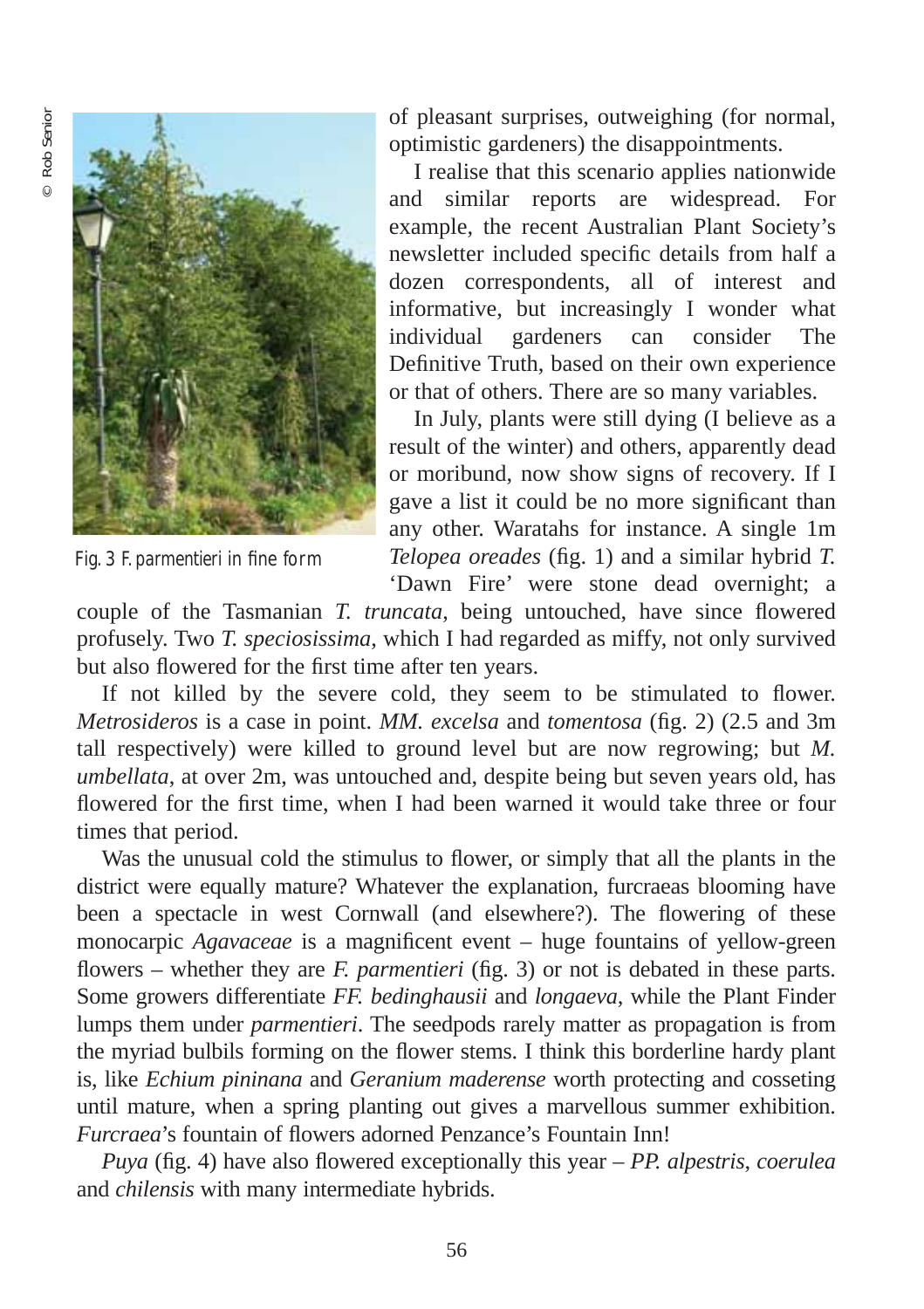I had always thought that sunny, warm weather stimulated flowering, but now wonder if some plants require a cold interlude to initiate or continue the process? This arose out of considering the moveable feast of 'blackthorn winter': many will have observed sloe (*Prunus spinosa*) blooming in association with renewed wintry conditions. Whereas previously it seemed to me to 'coincide', I now wonder if blackthorn endures winter as other plants, its flower buds swelling in a warm spring-like period but requiring another cold wintery chill to stimulate the buds to open? It seems an odd quirk of evolution if so, as surely insect pollinators would not be as prevalent during cold weather.

Citrus responded variously to the cold. One lemon – 'Quatre Saisons' – died, while another specimen, close to a wall, defoliated but has recovered rapidly. A 20-year-old Meyer's lemon looked very tatty but has fully recovered and is already flowering. Three Seville oranges against south walls were relatively undamaged though the oldest had its 30 mature oranges frozen, so our own-brand marmalade is off this year.

From the spring notes – *Strelitzia reginae* (fig. 5) was, as usual, killed to the ground but also, as usual, is recovering and, given an average chance to grow, should flower again in 2010. A surprise came with the fabulous blueand white-flowered giant *S. nicolai* which is showing signs of recovery. Two *S. juncea* and, very sadly, an 80cm *S. caudata* were killed outright.

*Leucadendron argenteum* (fig. 6), my second major loss, I cut back to a metre stump, 25cm in diameter, which seemed alive, but there is no indication of re-growth to date. *Proteaceae* have been interesting. All other leucodendrons died outright but a small *L*. Fig. 6 *Leucadendron argenteum*



Fig. 4 *Puya* has flowered magnificently



Fig. 5 *Strelitzia reginae* recovering



© Rob Senior

Rob Senior